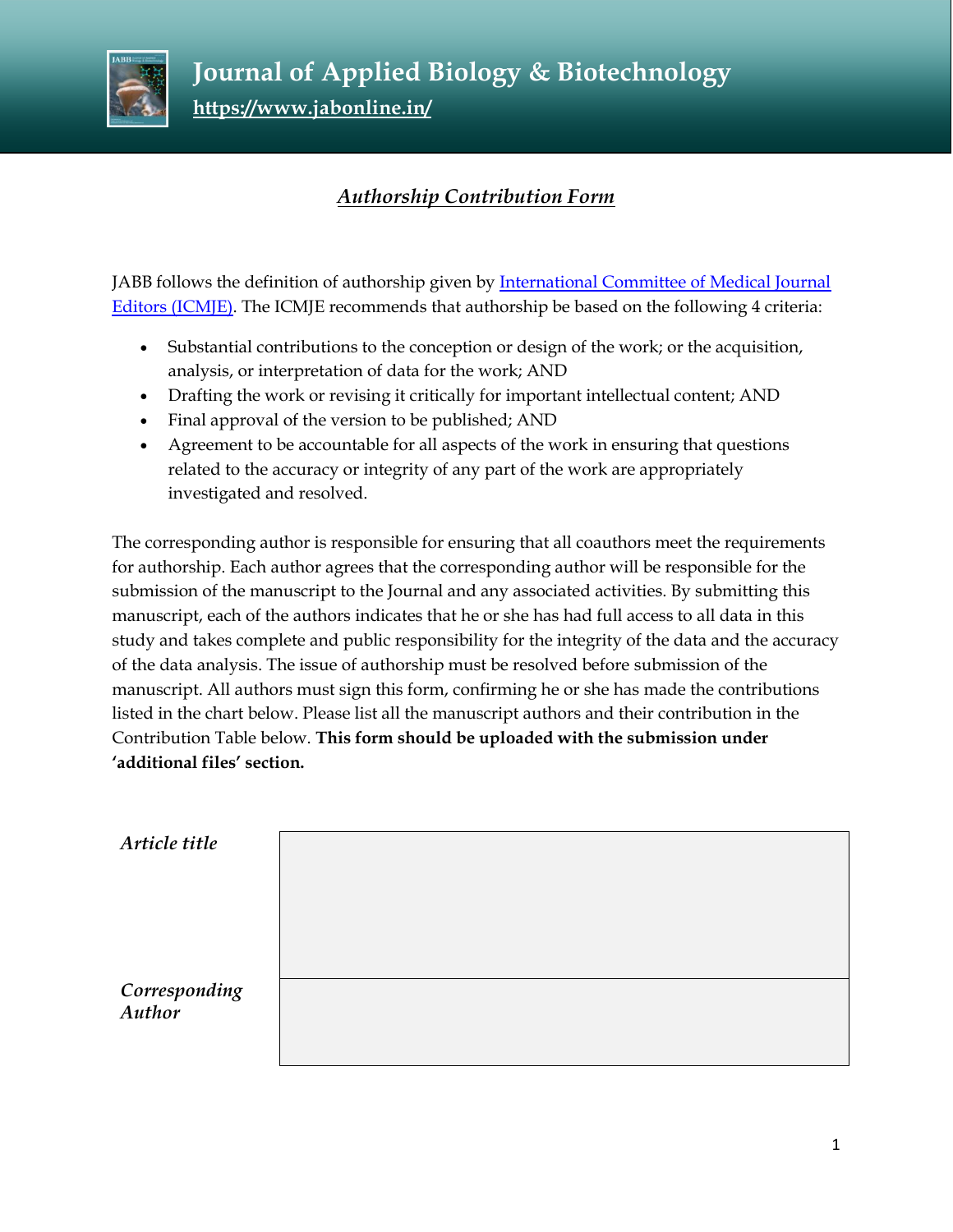

I/We the author(s) of the manuscript titled as mentioned on page number 1 of this form undertake that I/We have made substantive intellectual contributions to the content of this manuscript in the following areas:

| Type of contribution         | Contributors                    |
|------------------------------|---------------------------------|
|                              | (Full-Names separated by comma) |
| Concept and design           |                                 |
|                              |                                 |
| Data acquisition             |                                 |
|                              |                                 |
| Data analysis/               |                                 |
| interpretation               |                                 |
| Drafting manuscript          |                                 |
|                              |                                 |
| <b>Critical revision of</b>  |                                 |
| manuscript                   |                                 |
| Statistical analysis         |                                 |
|                              |                                 |
| Funding                      |                                 |
|                              |                                 |
| Admin, technical or material |                                 |
| support                      |                                 |
| Supervision                  |                                 |
|                              |                                 |
| Final approval               |                                 |
|                              |                                 |

| Corresponding<br>Author | Address with email and phone | <b>Signature</b> | Date |
|-------------------------|------------------------------|------------------|------|
|                         |                              |                  |      |
|                         |                              |                  |      |